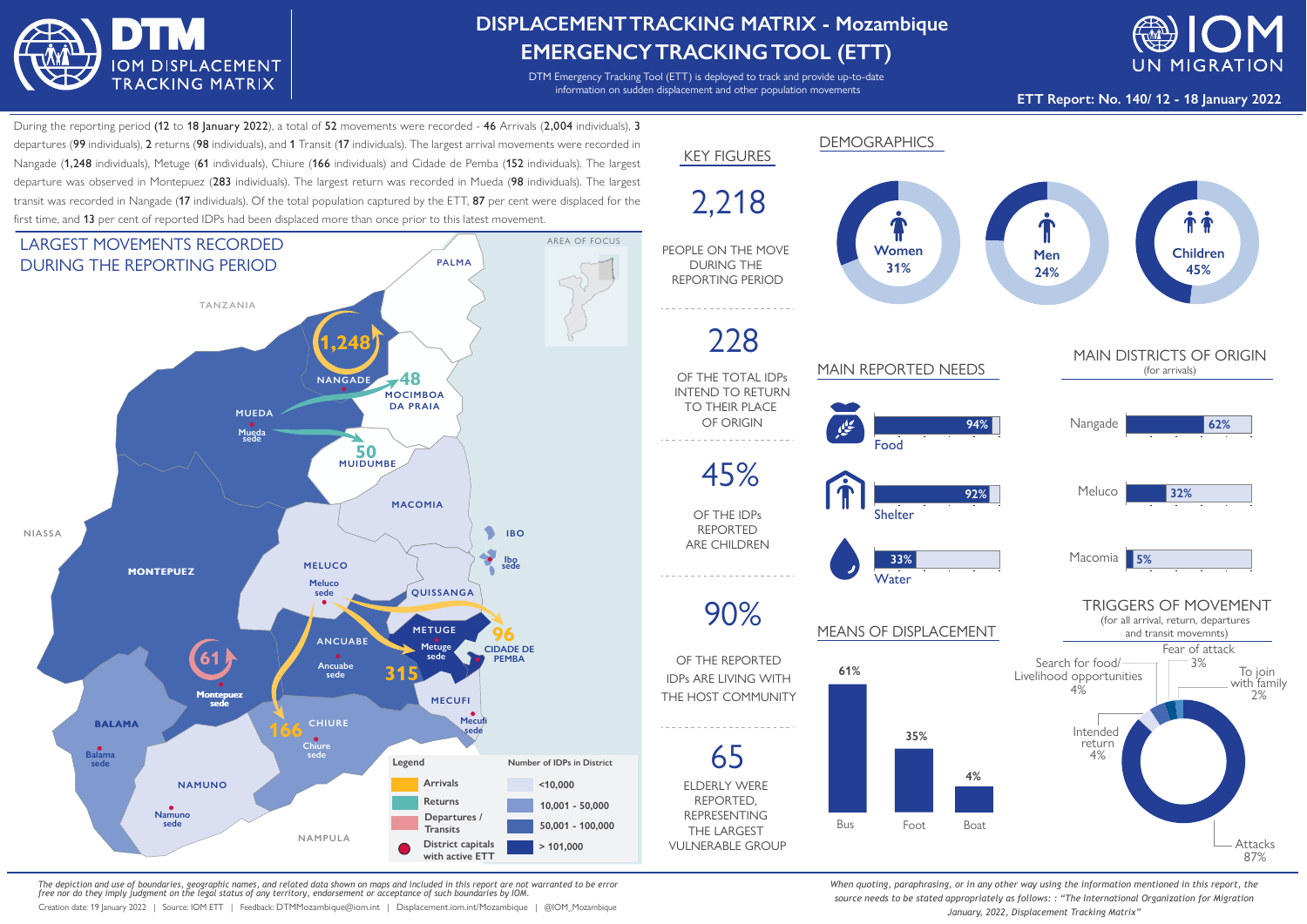







**Website : https://displacement.iom.int/mozambique** Feedback: DTMMozambique@iom.int @IOM\_Mozambique

**When quoting, paraphrasing, or in any other way using the information mentioned in this report, the source needs to be stated appropriately as follows:"The International Organization for Migration, January, 2022, Displacement Tracking Matrix"**